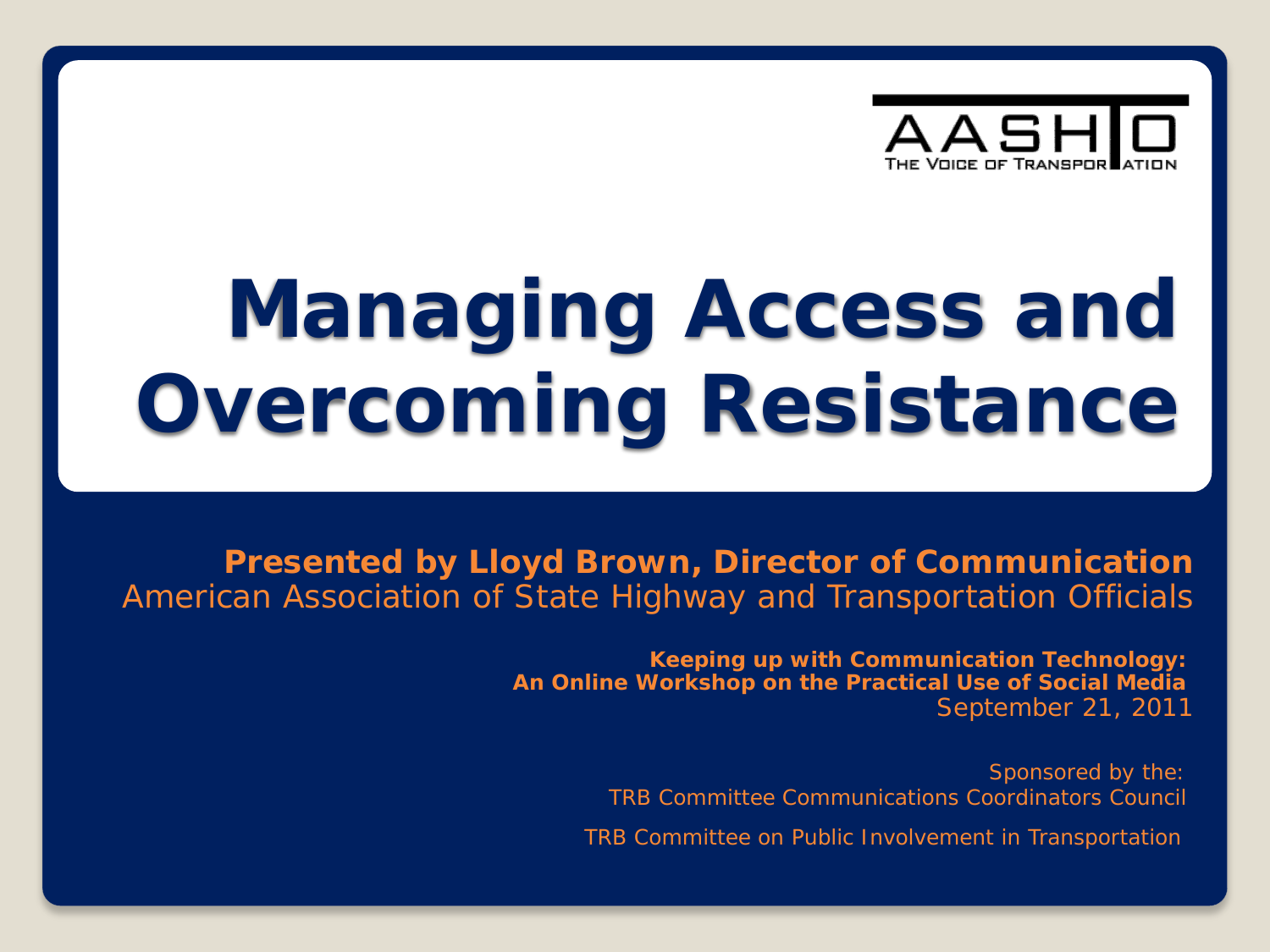## **Two parts to the story**

- Overcoming resistance in an organization
- Managing access: Who gets to represent the organization?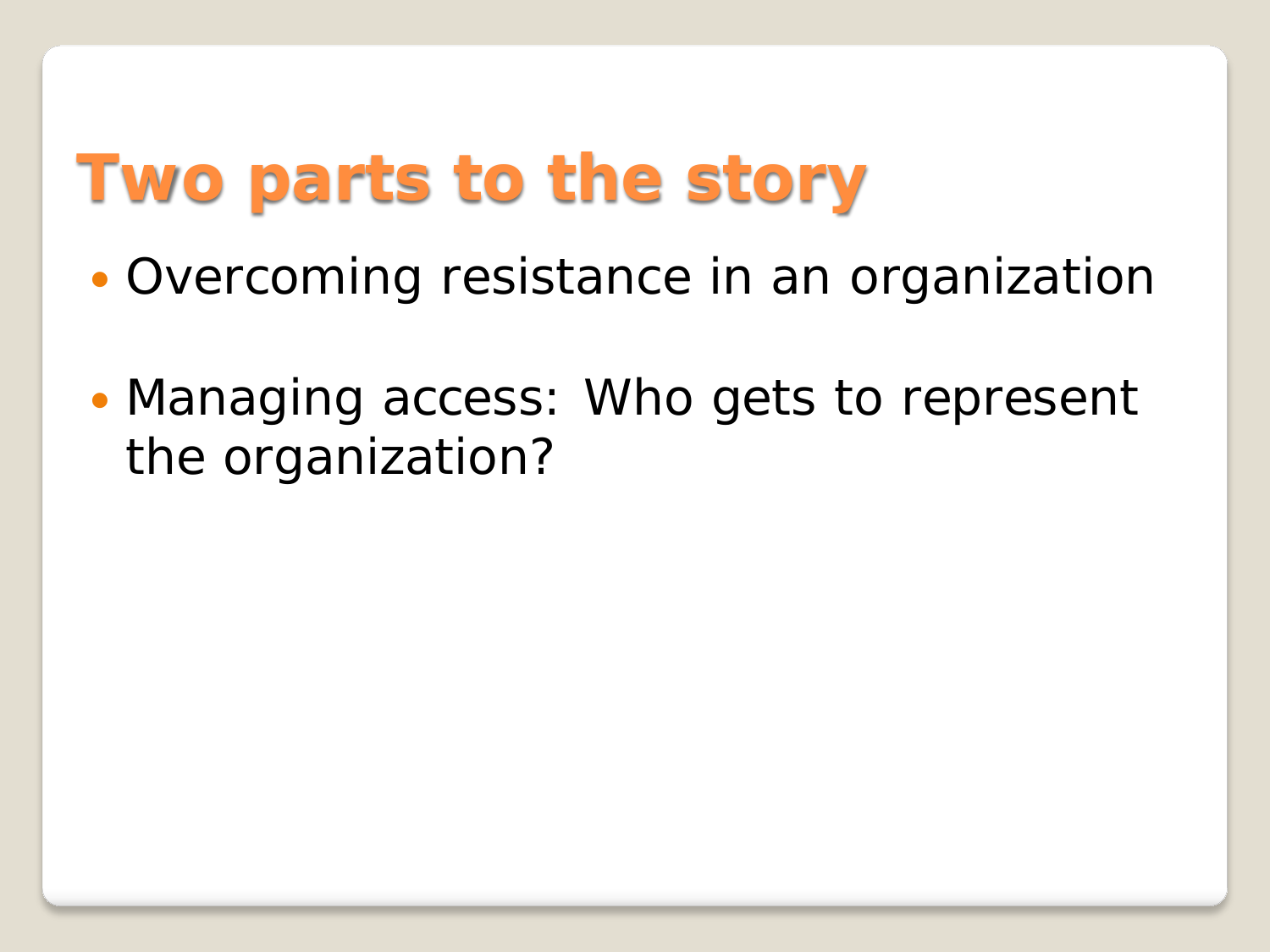## **Overcoming resistance:**

### WSDOT story

- launched blog in 2006
- Flickr and YouTube in 2007
- Podcast in 2008
- Twitter in 2008
- Facebook in 2008

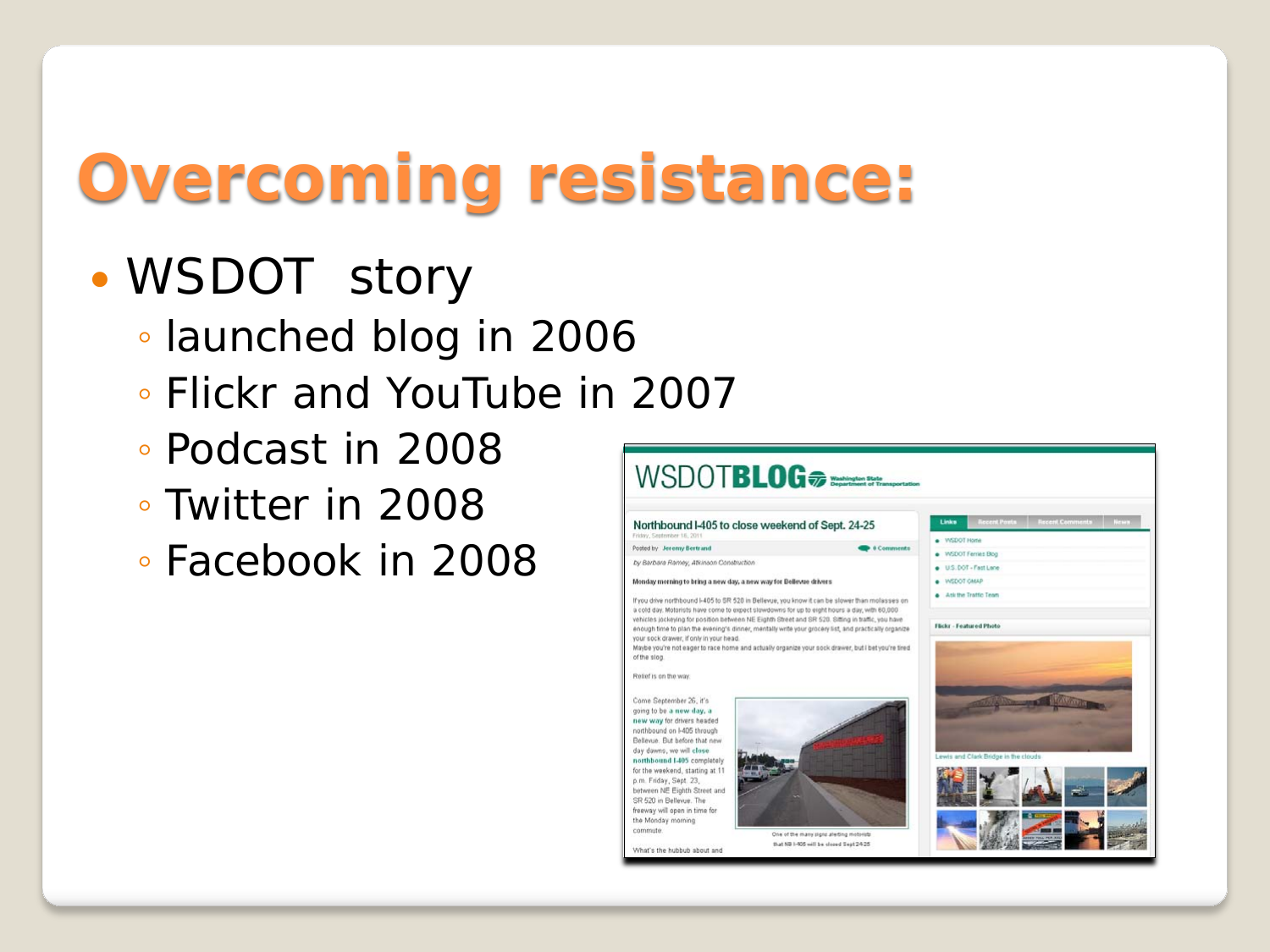### **The WSDOT story: Winning before the war begins**

Most common question we've heard through the years:

**Q: How did you do it? A: We connected the outreach with the agency's** *core mission.*

"We shall stress the importance of sharing *clear, concise* and *timely* information with WSDOT employees, elected officials, community leaders, businesses, citizens and taxpayers, others in the transportation community, with the press and other media. We shall strive for the effectiveness of all our employees in meeting WSDOT's communications standards."

**Excerpt from WSDOT's Mission Statement and Management Principles**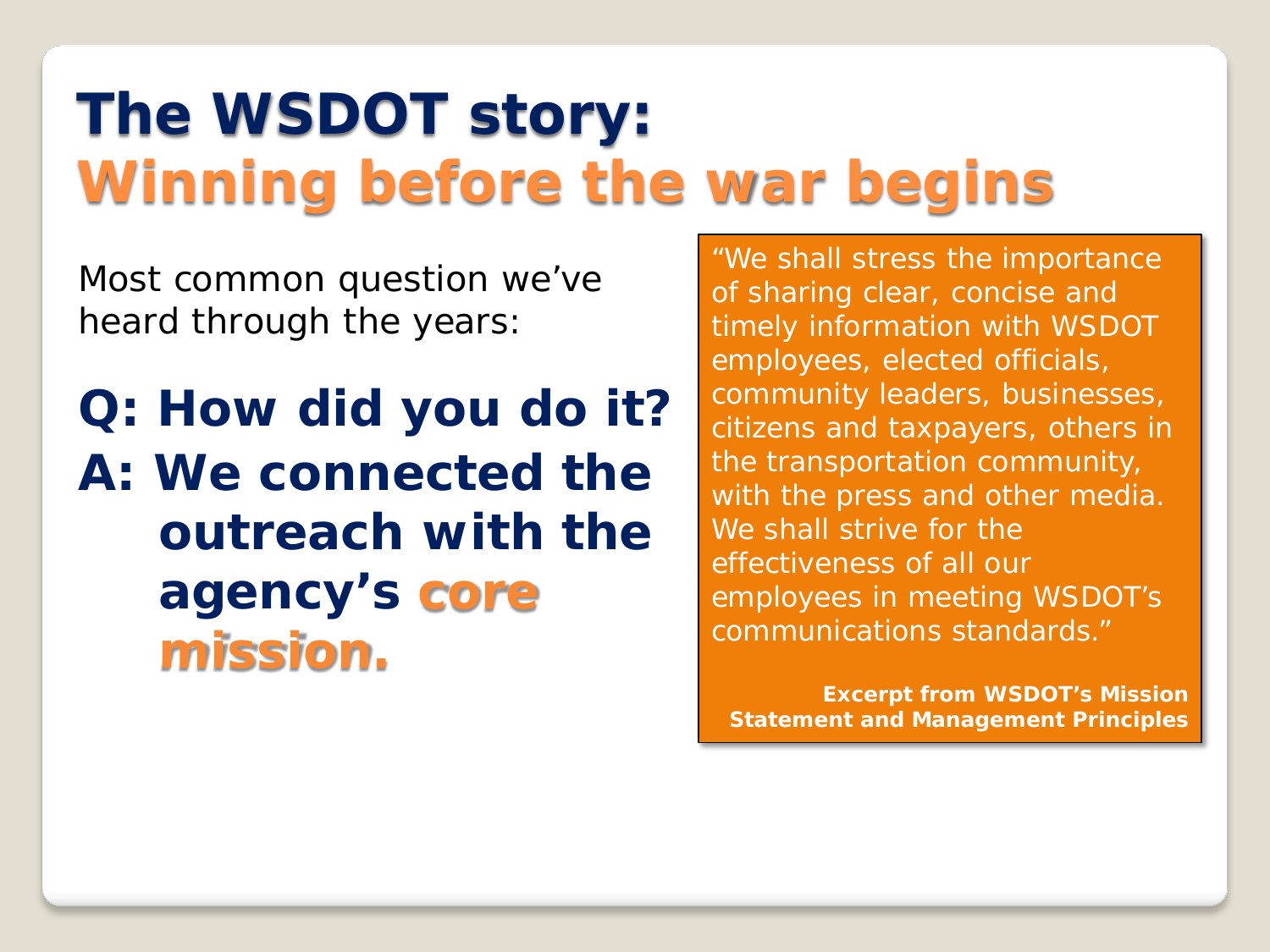## **But we had work to do …**

- Drafted a "blog" usage policy ◦ Defined the ways in which social media tools would be used
- We tried to think ahead ◦ What were potential arguments
	- against social media tools?
		- Public record retention
		- Usability
		- Employee access

| )isclaimer |  |  |  |
|------------|--|--|--|
|            |  |  |  |
|            |  |  |  |

This blog provides an opportunity for sharing information about WSDOT programs and activities. The comments and opinions expressed by users of this blog are theirs alone and do not reflect the opinions of WSDOT or its employees. All comments are reviewed before posting. They are screened in accordance with the WSDOT blog use policy. Comments will not be edited by WSDOT or its staff. Only comments that comply with the WSDOT blog use policy will be posted.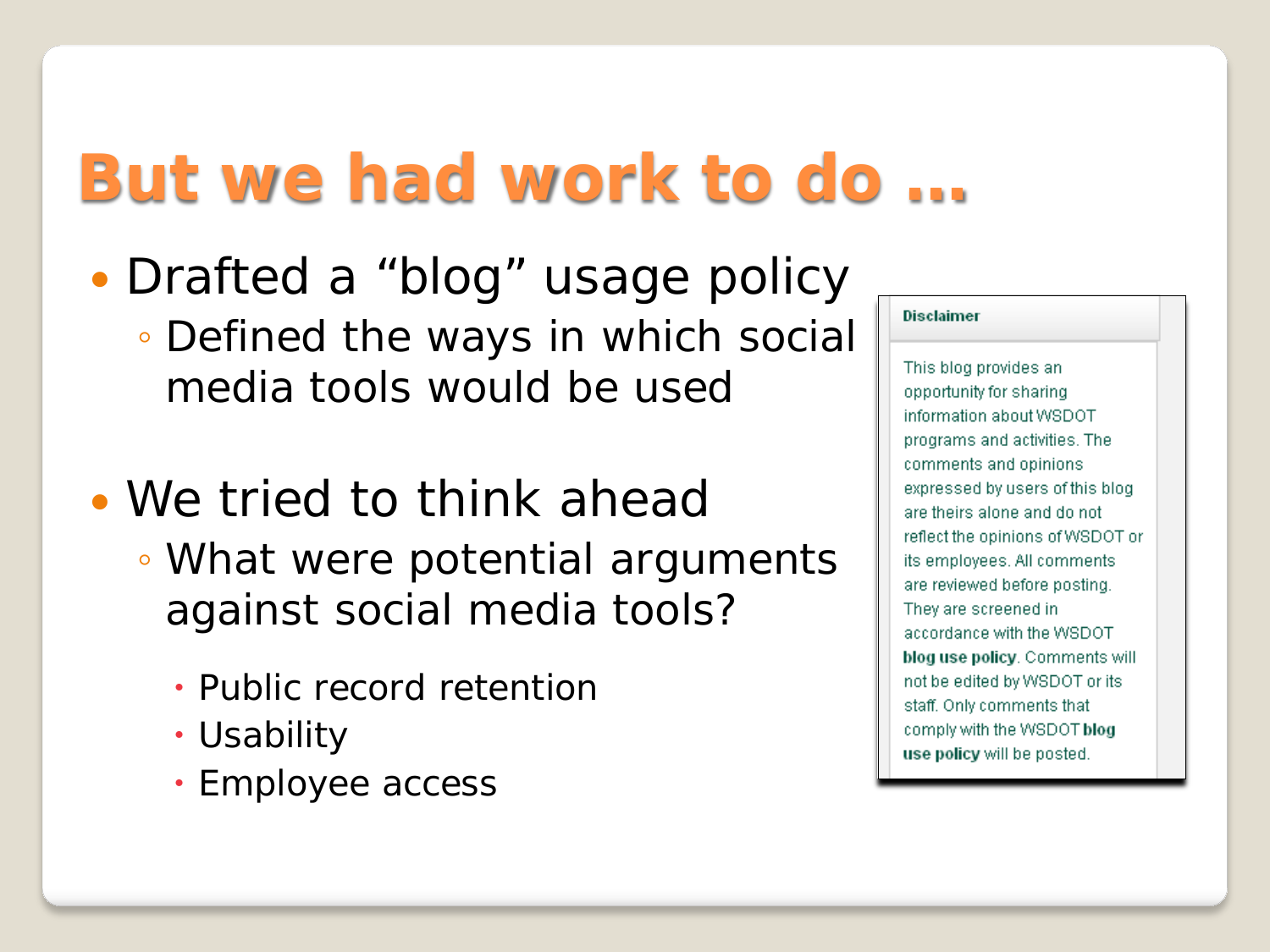## **Managing Access: Open it up!** Early thinking: Filter, fence & control

### Now: If you can't stop them …

 83% of American adults own some kind of cell phone. A third of American adults (35%) own a smartphone of some kind.

### Leverage them …

- 65% of online adults use social networking sites.
- People used to talk to their neighbor over the fence about their employer. Now they connect on Facebook.

**Source: Pew Internet and American Life Project, http://PewInternet.org**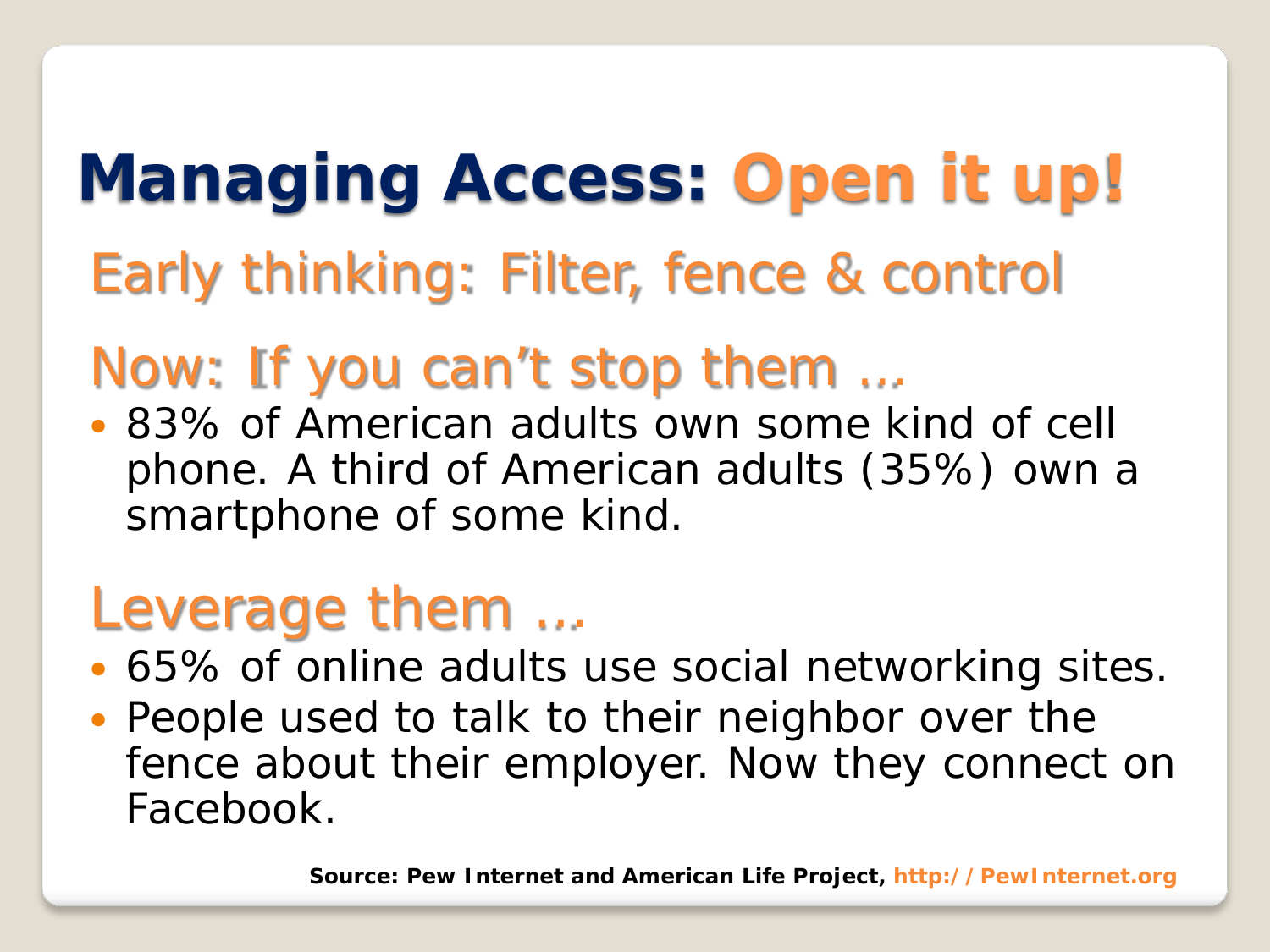## **Train the team: Establish expectations**

**Your employees want to be successful, give them the resources/training** 

- Explain media monitoring and why everything on the Internet lasts forever.
- Encourage problem-solving, creativity on behalf of the brand and your customers.